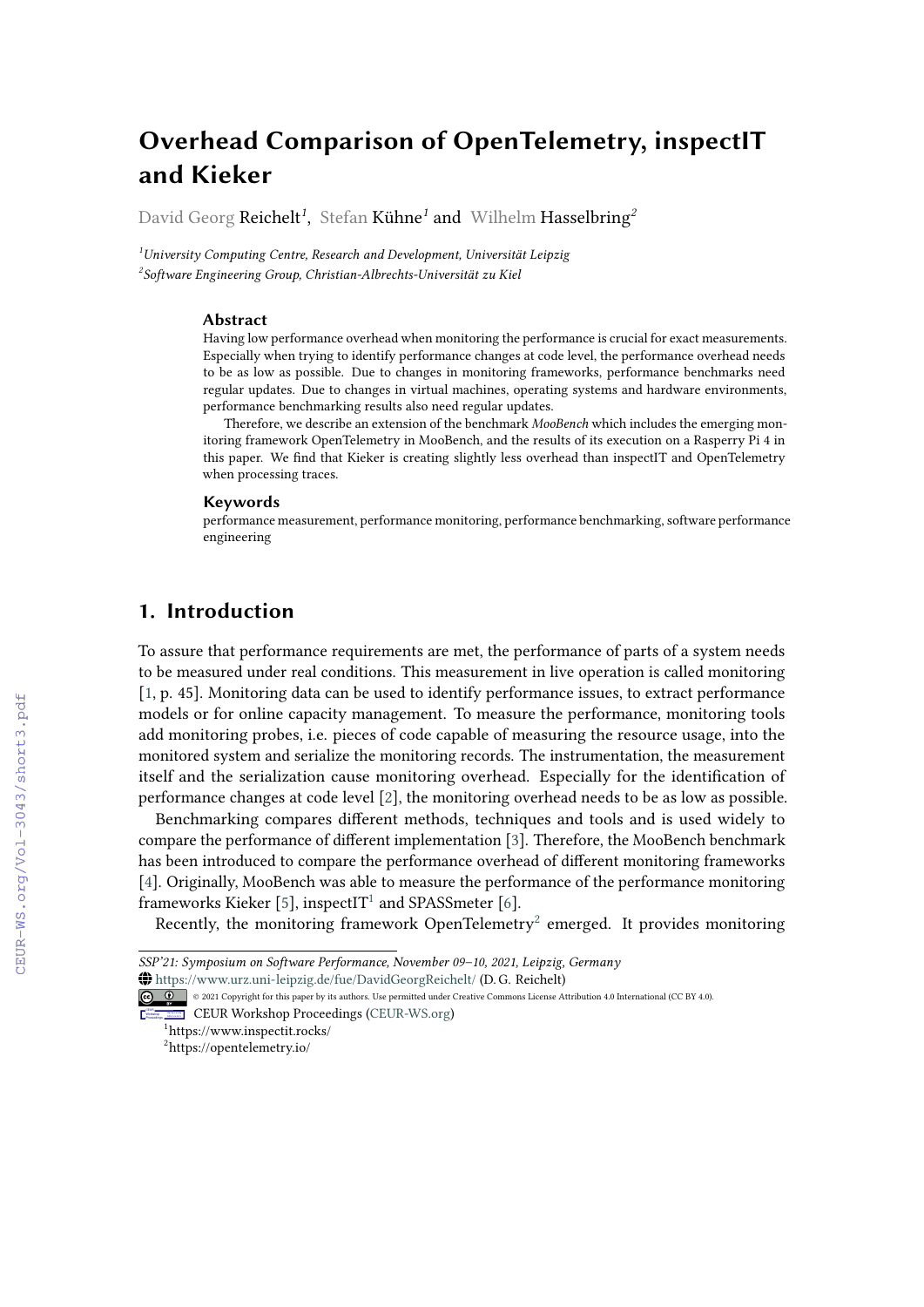support for a variety of languages and frameworks, and can therefore be used in different contexts. This paper presents an extension of MooBench that enables measuring the overhead of OpenTelemetry and Kieker and results of the execution of the extended MooBench.

In the remainder of this paper, we first describe the benchmark MooBench and our extension of MooBench for measurement of OpenTelemetry in Section [2.](#page-1-0) Afterwards, we describe the measurement results of our extended MooBench version in Section [3.](#page-2-0) In Section [4,](#page-3-0) we discuss related work. Finally, we summarize this paper and give an outlook to future work in Section [5.](#page-4-0)

# <span id="page-1-0"></span>**2. Supporting OpenTelemetry in MooBench**

This section first gives an overview of the benchmark MooBench and describes our extension of MooBench afterwards.

#### **2.1. MooBench**

MooBench is a benchmark for measuring the overhead of monitoring frameworks [\[4\]](#page-5-0). Performance measurement in the JVM is influenced by non-deterministic effects such as Just-In-Time-Compilation (JIT), Garbage Collections and memory fragmentation. Therefore, performance measurements need to be repeated inside of one started JVM, called VM in the remainder. Since warmup may end up in different steady states, multiple VMs need to be started and their results need to be analyzed by statistic tests such as T-Test [\[7\]](#page-5-1).

MooBench provides a basic Java application that repeats busy waiting in the leaf node of a tree of nodes with only one child with a given recursion depth. For every monitoring framework, a Bash script automates the VM starts of the benchmark for the correspondent framework configuration. For the frameworks, the configurations contain (at least) the baseline (no instrumentation) and regular monitoring with serialization of the results. They may also contain deactivated monitoring (but enabled instrumentation) and different monitoring configurations (e.g. writing the results as generic text or as binary in Kieker). The measurement result of each VM run is saved as CSV into a result directory with a name denoting the VM configuration.

#### **2.2. Extension of MooBench**

To make OpenTelemetry runnable with MooBench, we implemented the instrumentation with OpenTelemetry. Additionally, the existing benchmarks for inspectIT were updated.

For instrumenting OpenTelemetry, we added a script. This script was built to support corresponding calls for each Kieker Call, i.e. (1) the baseline (no instrumentation), (2) monitoring with disabled sampling with otel.traces.sampler=always\_off, i.e. no measurement will be done, but the instrumentation is still present, like Kieker with deactivated probe, (3) logging all method executions to standard output, like Kieker writing to hard disc, (4) logging all method executions (spans) to Zipkin and (5) logging metrics of executions to Prometheus, like Kieker writing to TCP. The measurement of Prometheus is disabled on 32-bit systems, since Prometheus only runs on 64-bit systems. Since results are saved in the MooBench CSV format, existing R scripts can be used for data analysis. Our forked version of MooBench is available on GitHub.<sup>[3](#page-1-1)</sup>

<span id="page-1-1"></span><sup>3</sup> https://github.com/DaGeRe/moobench-fork/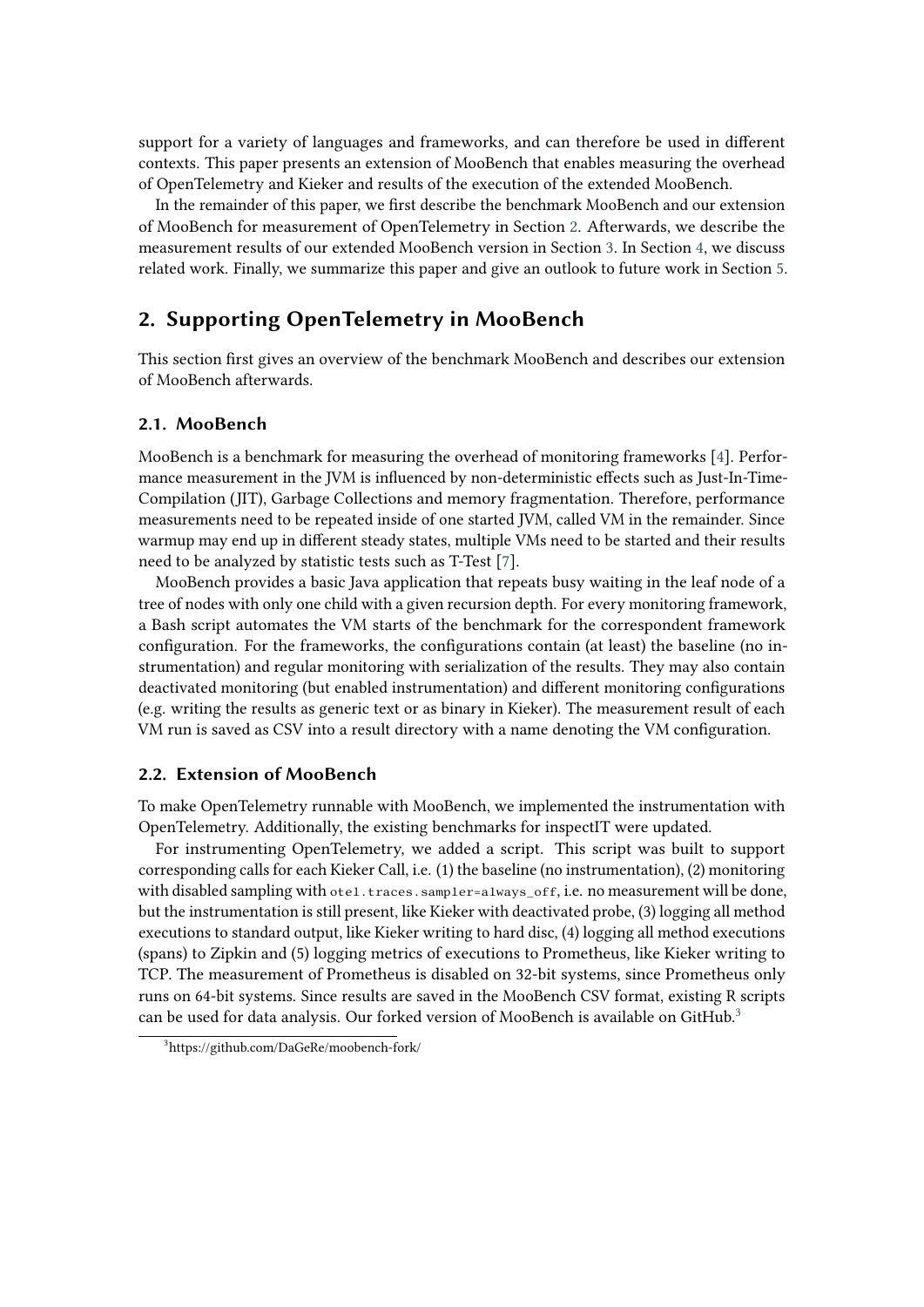# <span id="page-2-0"></span>**3. Measurement Results**

To facilitate reproducibility of our results, we decided to run our benchmarks on a Raspberry Pi like Knoche and Eichelberger [\[8\]](#page-5-2). We used the latest Raspberry Pi 4 running Raspberry OS (formerly known as Raspbian) 5.10.17-v7l+ in the 32 bit version and OpenJDK 11.0.11. Since Rasperry OS runs on 32-bit by default, the Jaeger serialization could not be used. To compare the Raspberry Pi results to a regular Desktop system, we also measured the same benchmarks on an i7-4770 CPU @ 3.40GHz with 16 GB RAM, running Ubuntu 20.04 and OpenJDK 11.0.11. We executed the benchmark with *call tree depth 10* (like Knoche and Eichelberger [\[8\]](#page-5-2)) and with *growing call tree depth*.

### **3.1. Call Tree Depth 10**

Our results of the execution of 2 000 000 calls with recursion depth 10 and 10 VM starts are depicted in Table [1](#page-2-1) and Table [2.](#page-3-1) On Raspberry Pi and i7-4770, all relations stay equal, e.g. deactivated OpenTelemetry is slower than deactivated Kieker both on Raspberry Pi and i7-4770. Nevertheless, we see that the ratio of execution times changes, e.g. baseline execution is approximately 25 times faster on i7-4770 than on Raspberry Pi but execution with deactivated OpenTelemetry instrumentation is only approximately 5 times faster. Due to the limited instruction set of ARM processors, benchmark results on Raspberry Pi are probably not corresponding to benchmark results on desktop or server systems. Therefore, Raspberry Pi might not be a suitable hardware for benchmarking in every use case.

For the configurations, we see the following results: *Baseline*: The Raspberry Pi 4 with current software environment shows (as expected) slight improvements over the measurement values from Knoche

| Variant           | Raspberry Pi  |          | i7-4770        |          |  |
|-------------------|---------------|----------|----------------|----------|--|
|                   | 95 % CI       | $\sigma$ | 95 % CI        | $\sigma$ |  |
| Baseline          | [1.5;1.5]     | 0.1      | [0.057; 0.058] | 0.026    |  |
| <b>Kieker</b>     |               |          |                |          |  |
| Deactivated Probe | [4.1;4.1]     | 7.5      | [0.4; 0.4]     | 7.1      |  |
| DumpWriter        | [51.9;52.0]   | 14.6     | [8.5; 8.5]     | 12.2     |  |
| Logging (Text)    | [743.3;799.4] | 14315.8  | [103.0;103.3]  | 56.4     |  |
| Logging (Binary)  | [59.8; 87.8]  | 7149.4   | [3.4; 3.4]     | 15.8     |  |
| <b>TCP</b>        | [45.6; 45.7]  | 14.6     | [4.6; 4.7]     | 10.4     |  |

<span id="page-2-1"></span>Table 1: Measurement Results for Kieker

and Eichelberger [\[8\]](#page-5-2) on Raspberry Pi 3. *Deactivated*: The execution of Kieker with deactivated probe creates less overhead than the deactivated execution of OpenTelemetry and inspectIT. *Logging to hard disc*: With activated logging to the file system, Kieker with binary logging is faster than OpenTelemetry. Regular text logging is slower with Kieker. *External data processing*: With external data processing, by Zipkin for OpenTelemetry and TCP sending by Kieker, Kieker is slightly (but significantly) faster than OpenTelemetry and inspectIT. inspectIT is faster when metrics are processed by Prometheus.

### **3.2. Growing Call Tree Depth**

Figure [1](#page-3-2) shows the average of warmed up measured durations of all VMs with growing call tree depth. Even if call tree depth are discrete values, we chose to draw lines for better visibility.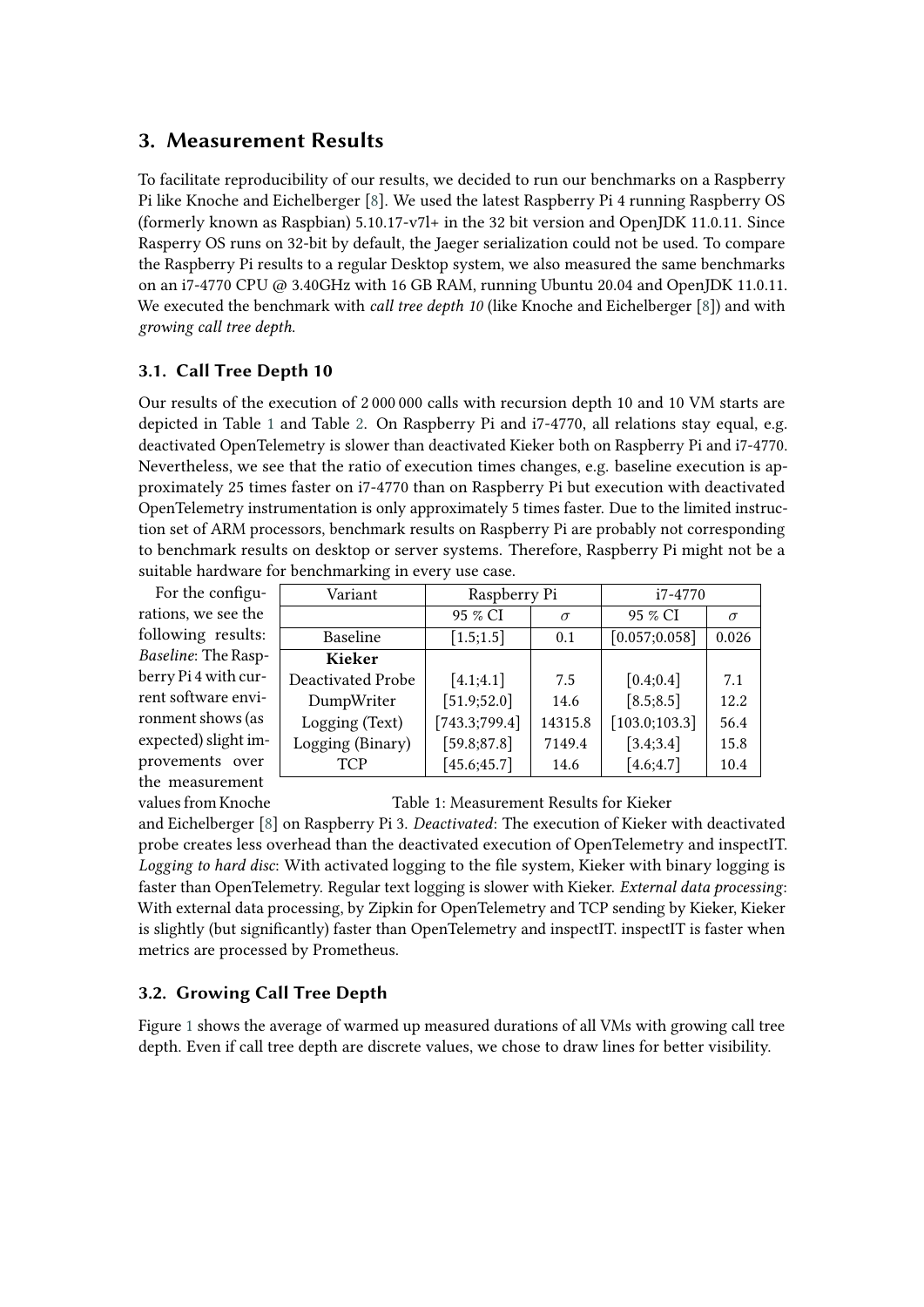|                | OpenTelemetry         |                                             |            |              | inspectIT              |        |                                                                      |              |
|----------------|-----------------------|---------------------------------------------|------------|--------------|------------------------|--------|----------------------------------------------------------------------|--------------|
|                | Variant   Deactivated | StdOut                                      | Zipkin     |              | Prometheus Deactivated | Dump   | Zipkin                                                               | Prometheus   |
|                | Probe                 |                                             |            |              | Probe                  | Writer |                                                                      |              |
| Pi4            |                       |                                             |            |              |                        |        |                                                                      |              |
| C <sub>l</sub> |                       | $[26.8;26.9]$ $ [483.0;508.1] [53.4;53.6] $ |            | [44.4; 44.5] | [9.9; 9.9]             |        | [87.2;87.5] [97.2;97.8]                                              | [32.3; 32.4] |
| $\sigma$       | 20.4                  | 6408.7                                      | 46.7       | 25.2         | 10.5                   | 78.7   | 149.6                                                                | 16.6         |
| $ i7-4770 $    |                       |                                             |            |              |                        |        |                                                                      |              |
| CI             | [4.9;5.0]             | [56.9;57.7]                                 | [6.8; 6.9] | [6.9; 6.9]   | [1.3;1.4]              |        | $\left  \left[ 10.3; 10.4 \right] \right  \left[ 10.9; 11.2 \right]$ | [4.0; 4.0]   |
| $\sigma$       | 4.1                   | 222.5                                       | 8.5        | 4.9          | 8.2                    | 17.4   | 57.4                                                                 | 4.1          |

#### **Table 2**

Measurement Results for OpenTelemetry and inspectIT



<span id="page-3-2"></span><span id="page-3-0"></span>Figure 1: Growing Call Tree Depth with i7-4770

<span id="page-3-1"></span>It show two things: (1) The overhead lineary increases with growing call tree depth, which is equal to growing count of instrumented methods. Therefore, instrumenting the whole application will always create big overhead. (2) The relations from call tree depth 10 persist: Sending the trace to Zipkin from OpenTelemetry or inspectIT creates more overhead then sending the trace using Kieker.

### **4. Related Work**

Benchmarking is widely used for testing the performance of software in continuous integration [\[9\]](#page-5-3). To measure the performance, benchmarking harnesses like the Java Microbenchmarking Harness  $\text{IMH}^4$  $\text{IMH}^4$  provide an execution environment for workload specification and measurement. According to a study of Stefan et al. [\[9\]](#page-5-3), only 3,4 % of all open source projects continously benchmark their software performance. Widespread frameworks like Hadoop [\[10\]](#page-5-4) or Java itself<sup>[5](#page-3-4)</sup> contain benchmarks for continuous performance evaluation. Besides application monitoring overhead, other benchmarks cover other system classes as stream processing engines [\[11\]](#page-5-5) or ML systems [\[12\]](#page-5-6). In contrast to these works, we examined the performance overhead of application performance monitoring.

Ahmed et al. [\[13\]](#page-5-7) compare different APM tools by executing a load test on different systems and researching whether a performance regression could be identified. Afterwards, they check whether performance issues could be detected by thresholds in the commercial APM tools New Relic. AppDynamics and Dynatrace, and the open source tool Pinpoint<sup>[6](#page-3-5)</sup>. They did not research

<span id="page-3-3"></span><sup>4</sup> http://openjdk.java.net/projects/code-tools/jmh/

<span id="page-3-4"></span><sup>5</sup> https://www.spec.org/jvm2008/

<span id="page-3-5"></span><sup>6</sup> https://pinpoint-apm.github.io/pinpoint/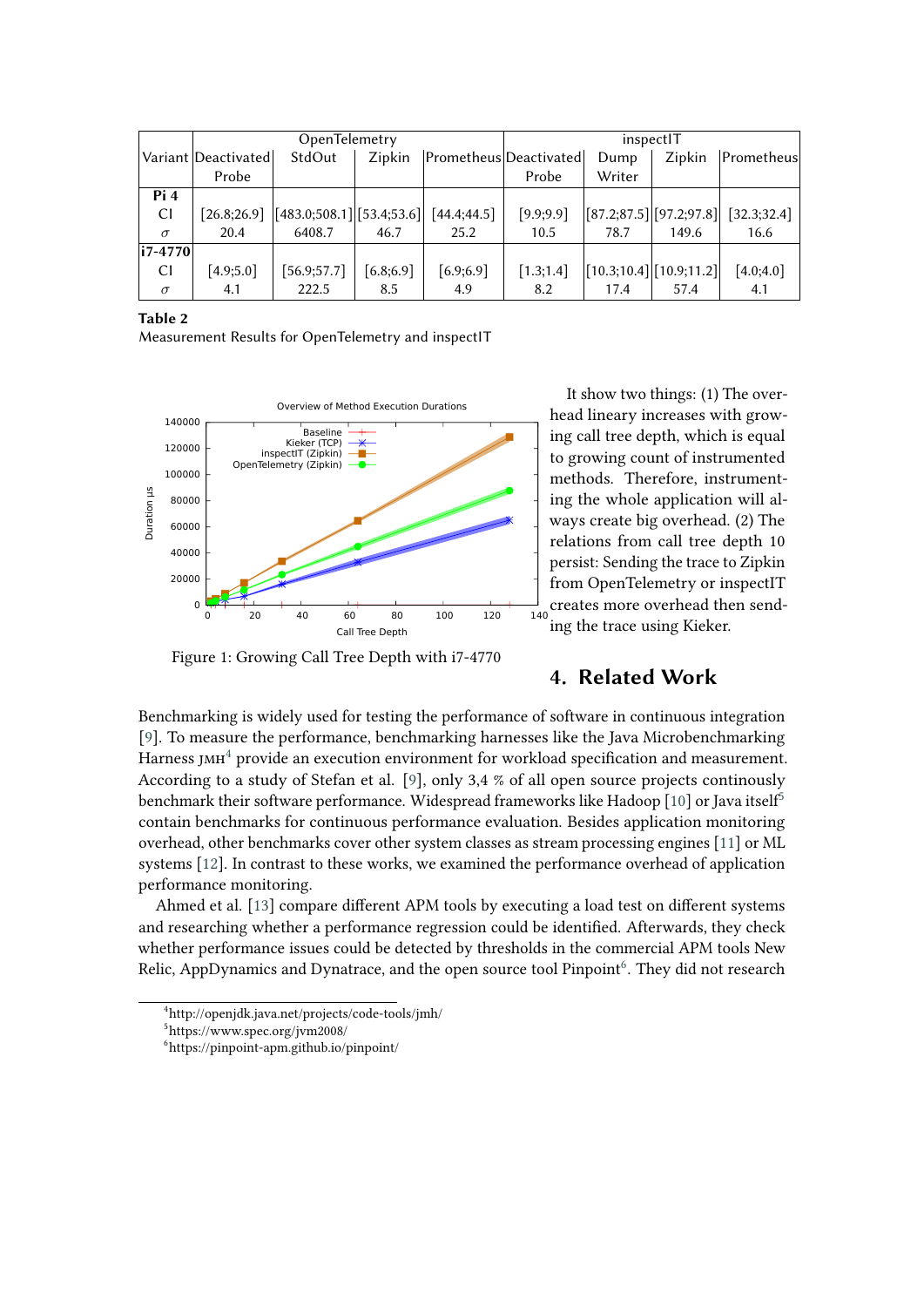the overhead of the tools, but their suitability for identification of performance changes.

In contrast to this work, MooBench [\[4\]](#page-5-0) measures the overhead of performance monitoring tools. It is used continuously for measuring the performance overhead of Kieker. MooBench has been extended and used for testing the replicability of performance measurements on the Raspberry Pi by Knoche and Eichelberger [\[8\]](#page-5-2) [\[14\]](#page-5-8). They used different benchmarks to assess the replicability of performance measurements on the Raspberry Pi. They find that the Raspberry Pi is capable of providing an infrastructure for replicable benchmark execution. In contrast to our work, they did not consider OpenTelemetry and use a Raspberry Pi 3. OpenTelemetry itself maintains continuous performance benchmarks for the performance of its python implementa-tion.<sup>[7](#page-4-1)</sup> While the users of OpenTelemetry do occasional overhead measurement, ${}^{8}$  ${}^{8}$  ${}^{8}$  no continuous benchmarking or benchmarking against other frameworks is done. Hence, a comparison of the monitoring overhead of OpenTelemetry in Java and Kieker has not been done so far.

Waller and Hasselbring [\[15\]](#page-5-9) research the effects of activation of processor cores and multithreading to the monitoring overhead. They find that using one processor core with hyperthreading yields the lowest overhead in their configuration, since synchronization overhead between different processor cores increases the monitoring overhead. In contrast to their work, this work focusses on the comparison of different monitoring frameworks.

### <span id="page-4-0"></span>**5. Summary and Outlook**

We compared the monitoring overhead of OpenTelemetry and Kieker. Therefore, we extended the MooBench benchmark. By execution of the benchmarks on a Raspberry Pi 4 and a regular Desktop PC, we found that Kieker has better performance with serialization to hard disc and with processing the results with TCP. This relation also persists with growing call tree depth. We also see that the ratios between execution durations on Raspberry Pi 4 and the regular Desktop PC vary for different benchmark configurations. Therefore, the Raspberry Pi might not be a suitable hardware for benchmark execution in every use case.

In the future, benchmarks are required that cover real world usages of application monitoring frameworks better. Therefore, the following extensions are necessary from our point of view: (1) Real world programs are not built out of single-children trees with workload only in the one leaf node. The current tree structure leads to a regular execution order consisting of a constant number of monitored method executions and one busy wait. More complex trees containing a more complex distribution of the workload would make it possible to measure more realistic overhead. In a binary tree with busy wait in every leaf, the count of executions before the leaf node is called would vary. (2) Real world monitoring overhead is also caused by monitoring of specific frameworks, e.g. Jersey, CXF and Spring. To benchmark the overhead created by the probes for these frameworks, separate benchmarked application would need to be created (or adopted for this use case) and maintained. (3) Monitoring overhead is only one measurable property of monitoring. For practical purposes, like root cause analysis for performance problems or anomaly detection, accuracy is also a main property. Accuracy could be checked by how well certain root cause analysis algorithms perform with the examined

<span id="page-4-1"></span><sup>&</sup>lt;sup>7</sup>https://open-telemetry.github.io/opentelemetry-python/benchmarks/index.html

<span id="page-4-2"></span><sup>8</sup> https://github.com/open-telemetry/opentelemetry-java-instrumentation/discussions/2104